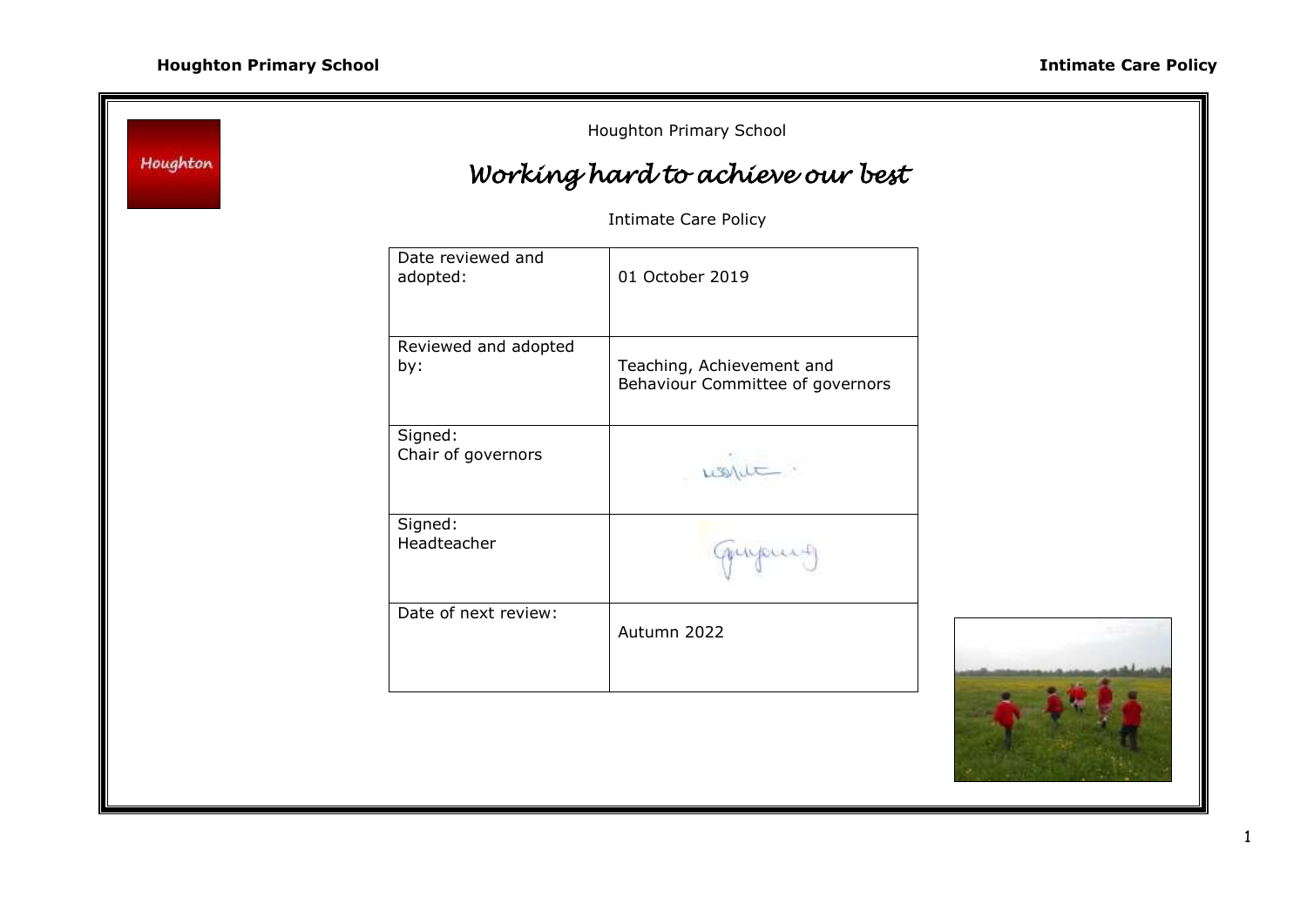# **Houghton Primary School Intimate Care Policy**

#### 1. **Introduction**

Staff who work with young children or children/young people\* who have special needs will realise that the issue of intimate care is a difficult one and will require staff to be respectful of children's needs.

Intimate care can be defined as care tasks of an intimate nature, associated with bodily functions, body products and personal hygiene which demand direct or indirect contact with or exposure of the genitals. Examples include care associated with continence and menstrual management as well as more ordinary tasks such as help with washing or bathing.

Children's dignity will be preserved and a high level of privacy, choice and control will be provided to them. Staff who provide intimate care to children have a high awareness of child protection issues. Staff behaviour is open to scrutiny and staff work in partnership with parents/carers to provide continuity of care to children/young people wherever possible.

Staff deliver a full personal safety curriculum, as part of Personal, Social and Health Education, to all children as appropriate to their developmental level and degree of understanding. This work is shared with parents who are encouraged to reinforce the personal safety messages within the home.

Houghton Primary School is committed to ensuring that all staff responsible for the intimate care of children will undertake their duties in a professional manner at all times. Houghton Primary School recognises that there is a need to treat all children with respect when intimate care is given. No child should be attended to in a way that causes distress or pain.

### 2. **Our approach to best practice**

All children who require intimate care are treated respectfully at all times; the child's welfare and dignity is of paramount importance.

Staff who provide intimate care are trained to do so (including Child Protection and Health and Safety training in moving and handling) and are fully aware of best practice. Apparatus will be provided to assist with children who need special

arrangements following assessment from physiotherapist/ occupational therapist as required.

Staff will be supported to adapt their practice in relation to the needs of individual children taking into account developmental changes such as the onset of puberty and menstruation. Wherever possible staff who are involved in the intimate care of children/young people will not usually be involved with the delivery of sex and relationship education to their children/young people as an additional safeguard to both staff and children/young people involved.

There is careful communication with each child who needs help with intimate care in line with their preferred means of communication (verbal, symbolic, etc.) to discuss the child's needs and preferences. The child is aware of each procedure that is carried out and the reasons for it.

As a basic principle children will be supported to achieve the highest level of autonomy that is possible given their age and abilities. Staff will encourage each child to do as much for themselves as they can. This may mean, for example, giving the child responsibility for washing themselves. Individual intimate care plans will be drawn up for particular children as appropriate to suit the circumstances of the child. These plans include a full risk assessment to address issues such as moving and handling, personal safety of the child and the carer and health needs.

Each child's right to privacy will be respected. Careful consideration will be given to each child's situation to determine how many carers might need to be present when a child needs help with intimate care. Where possible one child will be cared for by one adult unless there is a sound reason for having two adults present. If this is the case, the reasons should be clearly documented. A second adult will however be required to stay outside the room whenever a child needs intimate care.

Wherever possible the same child will not be cared for by the same adult on a regular basis; there will be a rota of carers known to the child who will take turns in providing care. This will ensure, as far as possible, that over-familiar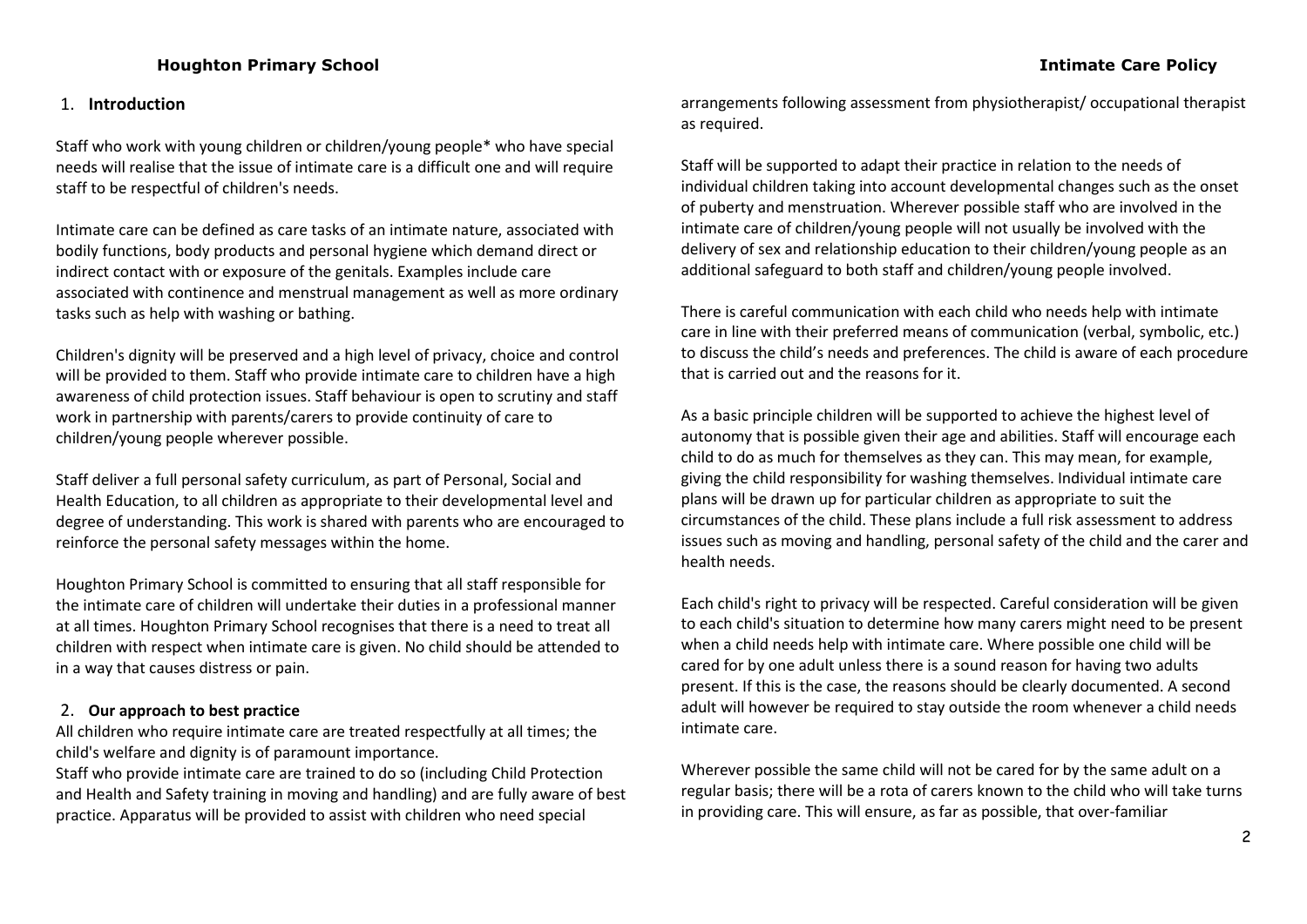### **Houghton Primary School Intimate Care Policy**

relationships are discouraged from developing, while at the same time guarding against the care being carried out by a succession of completely different carers.

Parents/carers will be involved with their child's intimate care arrangements on a regular basis; a clear account of the agreed arrangements will be recorded on the child's care plan. The needs and wishes of children and parents will be carefully considered alongside any possible constraints; e.g. staffing and equal opportunities legislation.

Each child/young person will have an assigned senior member of staff to act as an advocate to whom they will be able to communicate any issues or concerns that they may have about the quality of care they receive.

Communication between all adults involved, including parents, will be open and honest to ensure that information is being handed over/shared effectively. Adults involved in the intimate care of a child will also have the opportunity to access supervision to support their ability to manage a child's needs in a culture where personal well-being is recognised as being critical to the job.

### 3. **The protection of children**

Education Child Protection Procedures and Inter-Agency Child Protection procedures will be accessible to staff and adhered to.

Where appropriate, all children will be taught personal safety skills carefully matched to their level of development and understanding.

If a member of staff has any concerns about physical changes in a child's presentation, e.g. marks, bruises, soreness etc. s/he will immediately report concerns to the appropriate manager/ designated person for child protection. A clear record of the concern will be completed and referred to social services and/or the Police if necessary. Parents will be asked for their consent or informed that a referral is necessary prior to it being made unless doing so is likely to place the child at greater risk of harm.

If a child becomes distressed or unhappy about being cared for by a particular member of staff, the matter will be looked into and outcomes recorded. Parents/carers will be contacted at the earliest opportunity as part of this process in order to reach a resolution. Staffing schedules will be altered until the issue(s) are resolved so that the child's needs remain paramount. Further advice will be taken from outside agencies if necessary.

If a child makes an allegation against a member of staff, all necessary procedures will be followed (See Allegations of Abuse procedures and Safeguarding and Child Protection Policy).

Policy reviewed and adopted by the Teaching, Achievement, Behaviour and Safety Committee of governors, October 2019

To be reviewed every 3 years or sooner should circumstances change.

Next Review: Autumn 2022